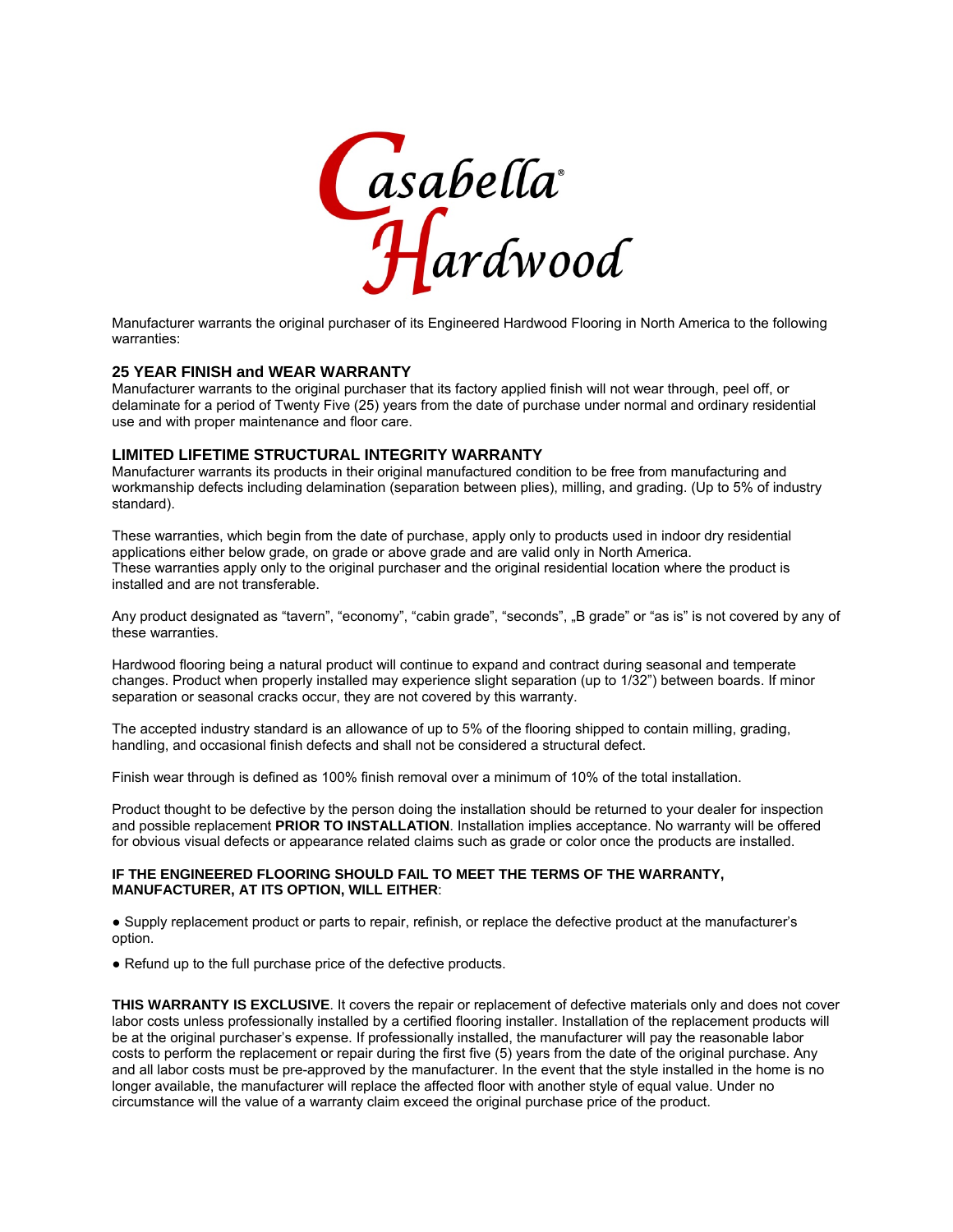# **THE ABOVE DESCRIBED REMEDY IS THE ORIGINAL PURCHASER'S SOLE AND EXCLUSIVE REMEDY FOR CLAIM UNDER THIS LIMITED WARRANTY.**

# **CONDITIONS**

Manufacturer will honor claims under this warranty only if all of the following conditions are satisfied:

● At all times between purchase and installation the flooring must be properly stored according to installation instructions.

- Interior residential construction ONLY.
- Can be used over Radiant Heat either float or glue..

• The flooring must be installed below grade, on grade or above grade according to the recommended installation instructions and adhesives.

● Material and relative humidity in the area of use must be within a normal range of 35%-55%.

● Problems caused by failure of the homeowner or installer to evaluate the jobsite and jobsite conditions are not covered.

• This limited warranty applies only where the affected area of the flooring is visible and covers an area greater than 10% of the room.

● A description of the problem, photographs, and a sample that clearly shows the warranty problem must be presented to the retailer/distributor for presentation to the manufacturer.

• The covered person must provide valid proof of purchase in the form of a sales receipt or invoice. This must show the date of purchase, original purchase price, and that he/she is the original purchaser

● Manufacturer must receive written notice within 30 days after discovery of any claimed defect or failure covered under this warranty, but within the time period applicable to the limited warranty.

● Manufacturer reserves the right to have a manufacturer's designated representative or firm inspect and take samples of the hardwood floor for analysis.

● Manufacturer must be given 60 days following notice to inspect the product to confirm any failure.

● Inspections of the hardwood floors must be performed in accordance with industry standards from a standing position with normal lighting and no glare.

● Written notice and all photographs, samples and other documentation should be sent to the distributor/dealer from which the flooring was originally purchased.

This limited warranty shall not apply to damage to the hardwood floor or to the finish arising from and specifically excluding any of the following:

Natural wood characteristics such as mineral streaks, small knots, grain variations, etc., are normal and natural characteristics and shall not be construed as defects. No two pieces of wood are the same and color or other variations will occur. Manufacturer does not guarantee against natural variations, or the normal difference between color samples or photographs and colors of installed floors. New and/or replacement flooring may not match samples and/or existing flooring or warrant a color match to other wood products such as stairs, cabinets, trim, molding, etc.

● Squeaking and cracking of the hardwood by any cause other than mis-manufacturing is not considered a defect. This includes splitting or cupping resulting from exposure to improper environmental conditions.

- Hollow spots between the flooring and the sub floor.
- Expansion and contraction of the hardwood due to seasonal changes in climate shall not be considered defects.

● Natural color changes due to full or partial exposure to sunlight and weather. Maple, Merbau, Kempas, Pine, Cherry, and Exotic species such as Brazilian Cherry may darken or yellow due to light exposure over time. This is a natural occurrence and is not covered by this warranty.

● Indentations, scratches or damage caused by negligence, water, moisture and saturation, insects, insect infestation after the product has left the factory, animals, pebbles, grit, sand or other abrasives, and high heeled or spiked shoes, or failure to use pads under rolling chairs or other furniture.